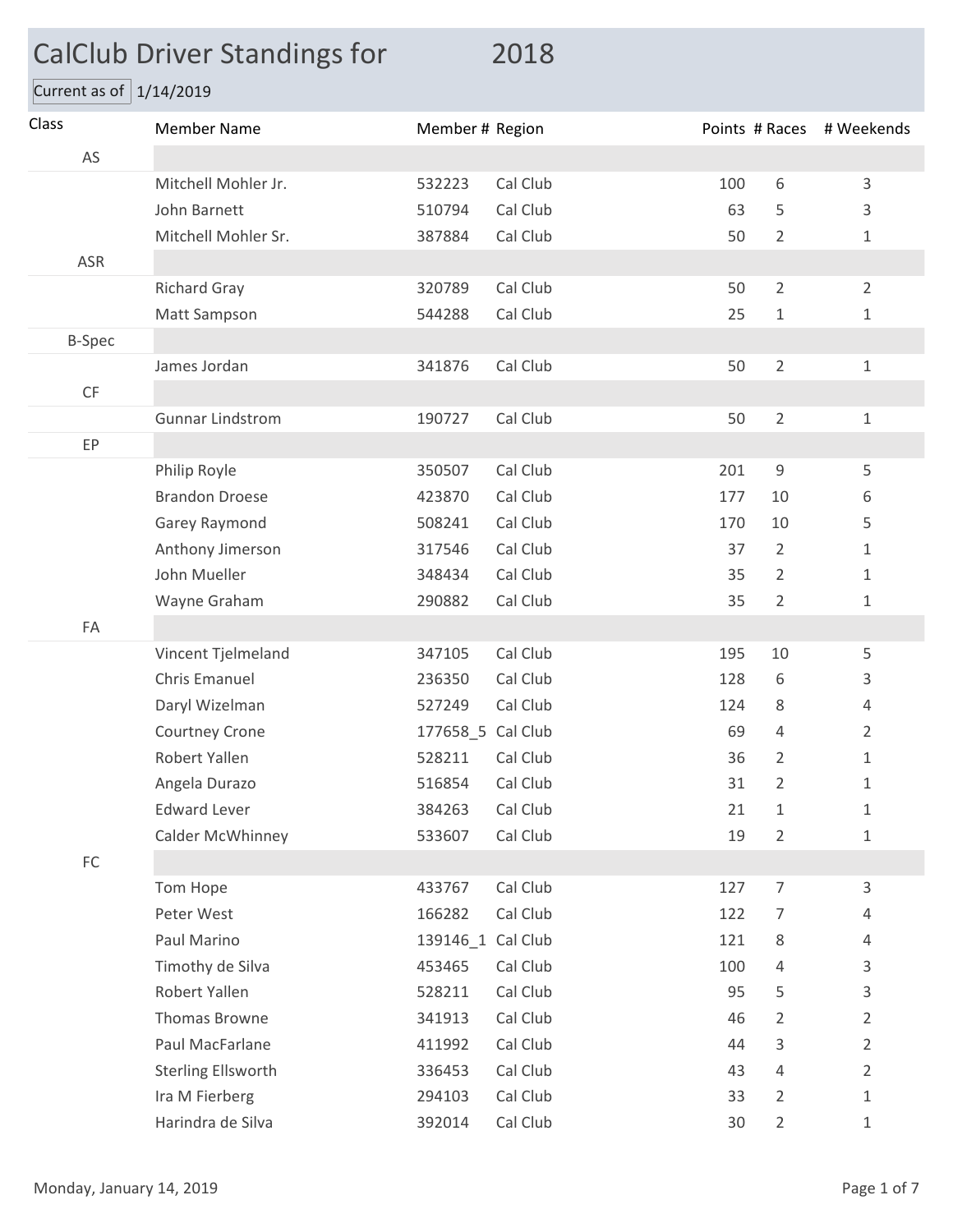| Class           | <b>Member Name</b>       | Member # Region   |                           |     |                | Points # Races # Weekends |
|-----------------|--------------------------|-------------------|---------------------------|-----|----------------|---------------------------|
| FE.             |                          |                   |                           |     |                |                           |
|                 | Allan Svela              | 494444            | San Francisco (Associate) | 250 | 12             | 6                         |
|                 | Chuck Clendenen          | 514350            | Cal Club                  | 35  | $\overline{2}$ | $\mathbf{1}$              |
|                 | Lee Douglas              | 370148            | Oregon (Associate)        | 21  | 1              | 1                         |
| FF              |                          |                   |                           |     |                |                           |
|                 | <b>Edward Erlandson</b>  | 56470             | Cal Club                  | 126 | 8              | 5                         |
|                 | Douglas Brenner          | 526491            | Cal Club                  | 90  | 6              | 3                         |
|                 | Eric Little              | 511202            | Cal Club                  | 72  | 6              | 3                         |
|                 | Roger Kessinger          | 100203            | Cal Club                  | 50  | $\overline{2}$ | 1                         |
|                 | Nicky Hays               | 247674_4 Cal Club |                           | 46  | $\overline{2}$ | 1                         |
| <b>FM</b>       |                          |                   |                           |     |                |                           |
|                 | Tom Van Wie              | 251532            | San Diego (Associate)     | 142 | 7              | 4                         |
|                 | Larry Mason              | 102772            | Cal Club                  | 85  | 4              | 2                         |
|                 | <b>Terrence Carraher</b> | 466278            | Cal Club                  | 83  | 5              | 3                         |
|                 | <b>Richard Shea</b>      | 414880            | Cal Club                  | 67  | 3              | $\overline{2}$            |
|                 | <b>Brad Drew</b>         | 221118            | Cal Club                  | 31  | $\overline{2}$ | 1                         |
| FP              |                          |                   |                           |     |                |                           |
|                 | James Whitton            | 130127            | Cal Club                  | 189 | 8              | 4                         |
|                 | <b>Brian Linn</b>        | 135242            | Cal Club                  | 60  | 4              | 3                         |
|                 | Gary Murph               | 124025            | Cal Club                  | 50  | 3              | $\overline{2}$            |
|                 | John Waddell             | 19079             | Cal Club                  | 21  | $\overline{2}$ | 1                         |
|                 | Gary Joseph              | 515989            | Cal Club                  | 21  | $\mathbf{1}$   | 1                         |
| <b>FV</b>       |                          |                   |                           |     |                |                           |
|                 | Mark Edwards             | 63787_1           | Cal Club                  | 323 | 17             | 8                         |
|                 | Charlie Turner           | 261282            | Cal Club                  | 235 | 12             | 6                         |
|                 | Don Manthe               | 254525            | Cal Club                  | 47  | $\overline{4}$ | 2                         |
| GT1             |                          |                   |                           |     |                |                           |
|                 | Scott McPherson          | 492146            | Cal Club                  | 200 | 8              | 4                         |
|                 | Michael Lewis            | 113617            | San Diego (Associate)     | 61  | 3              | 3                         |
|                 | J. Byron Walker          | 231457            | Cal Club                  | 38  | 2              | $\overline{2}$            |
|                 | Mitchell Mohler Sr.      | 387884            | Cal Club                  | 25  | 2              | 1                         |
| GT <sub>2</sub> |                          |                   |                           |     |                |                           |
|                 | <b>Bradford Sofronas</b> | 520780            | Cal Club                  | 152 | 8              | 4                         |
|                 | Dennis (Rick) Parker     | 236262            | Arizona (Associate)       | 100 | 4              | 2                         |
|                 | Robert Kahn              | 335992            | Cal Club                  | 95  | 6              | 4                         |
|                 | Robert Kelly             | 63994             | Cal Club                  | 62  | 4              | 2                         |
|                 | Marvin Epps              | 511477            | Cal Club                  | 46  | $\overline{2}$ | 1                         |
|                 | Ray Neveau               | 503909            | Cal Club                  | 34  | $\overline{2}$ | 1                         |
|                 | Oli Thordarson           | 375061            | Cal Club                  | 31  | 4              | 3                         |
|                 | Mike Henderson           | 124620            | Cal Club                  | 30  | 2              | 2                         |
|                 | Michael Mihld            | 523593            | Cal Club                  | 28  | $\overline{2}$ | 1                         |
|                 | Robert Hall              | 444592            | Cal Club                  | 21  | $\overline{2}$ | 1                         |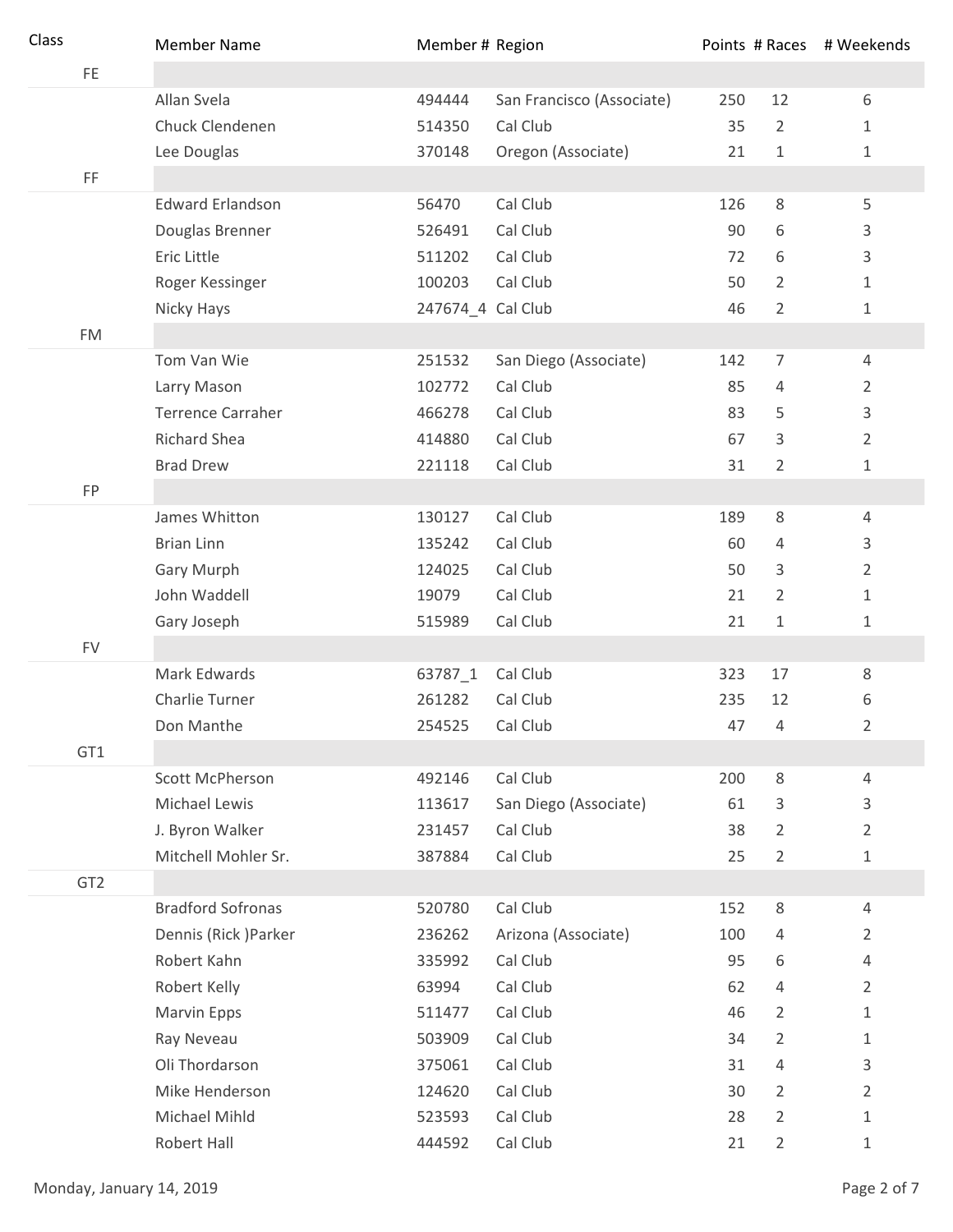| Class           | <b>Member Name</b>        | Member # Region |                           |     |                | Points # Races # Weekends |
|-----------------|---------------------------|-----------------|---------------------------|-----|----------------|---------------------------|
|                 | <b>Christopher Qualls</b> | 360274          | Cal Club                  | 14  | 5              | 3                         |
|                 | Mitch Maruosh             | 462769          | San Francisco (Associate) | 10  | $\mathbf 1$    | 1                         |
| GT <sub>3</sub> |                           |                 |                           |     |                |                           |
|                 | <b>Wolfgang Maike</b>     | 42175_1         | Cal Club                  | 146 | $\overline{7}$ | 4                         |
|                 | Randy Hernanadez          | 527168          | Cal Club                  | 125 | 5              | 3                         |
|                 | Michael Lewis             | 113617          | San Diego (Associate)     | 65  | 3              | 3                         |
|                 | Scott Graham              | 389475          | Cal Club                  | 37  | $\overline{2}$ | 1                         |
| GTL             |                           |                 |                           |     |                |                           |
|                 | Craig Carter              | 359082          | Cal Club                  | 96  | 5              | $\mathsf{3}$              |
| HP              |                           |                 |                           |     |                |                           |
|                 | Cory Markos               | 356165          | Cal Club                  | 145 | 8              | 4                         |
|                 | Jason Isley               | 217572          | Cal Club                  | 100 | 4              | $\overline{2}$            |
|                 | <b>Ben Valentine</b>      | 402434          | Cal Club                  | 89  | 6              | 4                         |
|                 | <b>Bobby Beyer</b>        | 437336          | Cal Club                  | 70  | 5              | 3                         |
|                 | Craig Bryant              | 153477          | Cal Club                  | 57  | 3              | 2                         |
|                 | Gary Wittman              | 148010          | Cal Club                  | 46  | 3              | 3                         |
|                 | <b>Brian Linn</b>         | 135242          | Cal Club                  | 46  | 3              | 4                         |
|                 | David Thurston            | 467963          | Cal Club                  | 29  | 3              | $\overline{2}$            |
|                 | Mike Bachman              | 30934           | San Francisco (Associate) | 16  | 4              | 3                         |
| <b>ITA</b>      |                           |                 |                           |     |                |                           |
|                 | Darren Murdock            | 334687          | Cal Club                  | 221 | 9              | 5                         |
|                 | Gary Corsiglia            | 92732_1         | San Francisco (Associate) | 61  | 3              | 2                         |
|                 | <b>Basil Smith</b>        | 490133          | San Francisco (Associate) | 21  | $\mathbf 1$    | 1                         |
| <b>ITE</b>      |                           |                 |                           |     |                |                           |
|                 | Paul Gassen               | 387638          | Cal Club                  | 234 | 11             | 5                         |
|                 | Glen Griswold             | 506719          | Cal Club                  | 158 | 10             | 6                         |
|                 | Philip Hoffman            | 512736          | Cal Club                  | 50  | $\overline{2}$ | $\mathbf{1}$              |
|                 | Dale Shoemaker            | 357876          | Las Vegas (Associate)     | 46  | $\overline{2}$ | 1                         |
|                 | Marcelo Doffo             | 528102          | Cal Club                  | 25  | 1              | 1                         |
|                 | Bryan Schafer             | 511683          | Cal Club                  | 21  | 1              | 1                         |
| <b>ITR</b>      |                           |                 |                           |     |                |                           |
|                 | Alex Burns                | 515225          | Cal Club                  | 171 | $\overline{7}$ | 5                         |
| P1              |                           |                 |                           |     |                |                           |
|                 | Johnnie Crean             | 49              | Cal Club                  | 96  | 4              | $\overline{2}$            |
|                 | Joseph Schifini           | 403669          | Cal Club                  | 66  | 4              | $\overline{2}$            |
|                 | Parker Nicklin            | 424546          | Cal Club                  | 54  | 4              | $\overline{2}$            |
|                 | Steve Nicklin             | 403696          | Cal Club                  | 35  | 2              | 1                         |
| P <sub>2</sub>  |                           |                 |                           |     |                |                           |
|                 | David Ferguson            | 183410          | Cal Club                  | 146 | 6              | 3                         |
|                 | Mike Bachman              | 30934           | San Francisco (Associate) | 119 | 7              | 4                         |
|                 | Ellen Ferguson            | 183411          | Cal Club                  | 100 | 4              | $\overline{2}$            |
|                 | Joseph Moran              | 80709           | Cal Club                  | 33  | $\overline{2}$ | 1                         |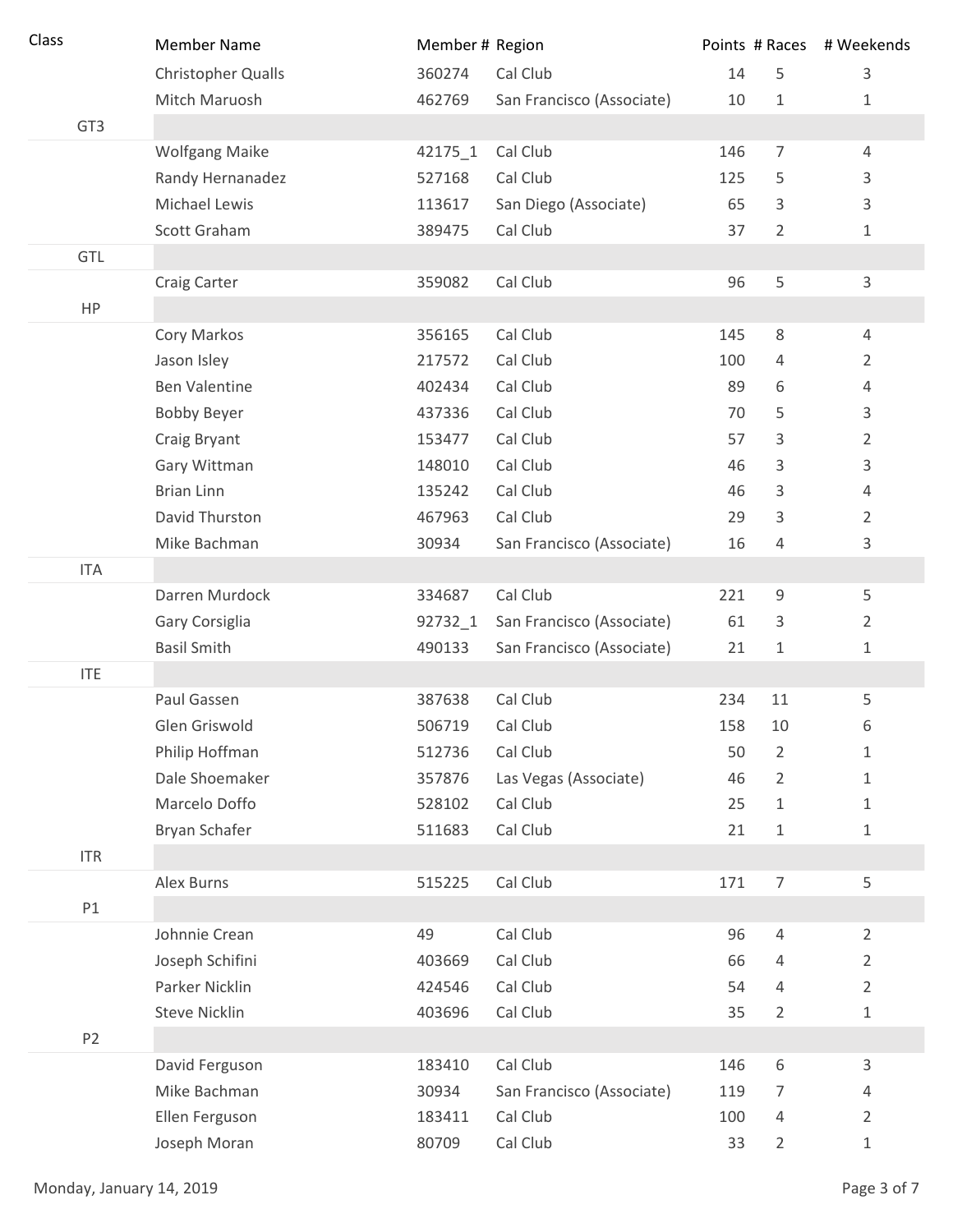| Class          | <b>Member Name</b>      | Member # Region    | Points # Races # Weekends |                |
|----------------|-------------------------|--------------------|---------------------------|----------------|
|                | Stu Hanssen             | Cal Club<br>154732 | $\overline{2}$<br>30      | $\mathbf{1}$   |
|                | <b>Timothy Day</b>      | Cal Club<br>391495 | 25<br>$\mathbf 1$         | $\mathbf{1}$   |
|                | Rene Lohr               | 403670<br>Cal Club | $\overline{2}$<br>24      | $1\,$          |
|                | Randy Lewis             | Cal Club<br>464468 | 18<br>1                   | $\mathbf{1}$   |
|                | <b>Ben Valentine</b>    | Cal Club<br>402434 | 13<br>$\overline{2}$      | $\mathbf{1}$   |
|                | Jeff Anderson           | 176634_1 Cal Club  | $\overline{2}$<br>11      | $\mathbf{1}$   |
|                | Robert Lovenson         | 249067<br>Cal Club | $\mathbf 1$<br>10         | $\mathbf{1}$   |
| Pro-7          |                         |                    |                           |                |
|                | <b>Richard Shea</b>     | Cal Club<br>414880 | $\,8\,$<br>200            | $\overline{4}$ |
| <b>RS</b>      |                         |                    |                           |                |
|                | Rod Susman              | Cal Club<br>76213  | 25<br>$\mathbf{1}$        | $\mathbf{1}$   |
| S <sub>2</sub> |                         |                    |                           |                |
|                | <b>Ben Valentine</b>    | Cal Club<br>402434 | 5<br>104                  | $\mathsf{3}$   |
|                | Joseph Moran            | Cal Club<br>80709  | 86<br>4                   | $\overline{2}$ |
|                | Robert Lovenson         | Cal Club<br>249067 | 56<br>3                   | $\overline{2}$ |
|                | Jeff Anderson           | 176634_1 Cal Club  | 53<br>3                   | $\overline{2}$ |
|                | Norm Benson             | 510588<br>Cal Club | $\overline{2}$<br>42      | $\mathbf{1}$   |
|                | Wayne Smith             | 195705_1 Cal Club  | 42<br>3                   | $\overline{2}$ |
|                | Stu Hanssen             | Cal Club<br>154732 | $\overline{2}$<br>39      | $\mathbf{1}$   |
|                | Adam Draizin            | Cal Club<br>417124 | 33<br>$\overline{2}$      | $\mathbf{1}$   |
|                | Gary Holcomb            | 189178_1 Cal Club  | 32<br>$\overline{2}$      | $\mathbf{1}$   |
| SM             |                         |                    |                           |                |
|                | Jack Walker             | Cal Club<br>372995 | 284<br>16                 | 8              |
|                | Clement Lee             | 316101<br>Cal Club | 15<br>264                 | $\overline{7}$ |
|                | Jeff Walker             | Cal Club<br>371779 | 262<br>15                 | $\overline{7}$ |
|                | Wesley Mollno           | Cal Club<br>403801 | 254<br>15                 | 7              |
|                | Robert Edmison          | Cal Club<br>363776 | 171<br>13                 | $\overline{7}$ |
|                | Chris Lawson            | Cal Club<br>526144 | 12<br>160                 | 6              |
|                | Justin Hall             | Cal Club<br>447552 | 8<br>159                  | 5              |
|                | <b>Bill Nelson</b>      | Cal Club<br>320039 | 156<br>17                 | 8              |
|                | <b>Curtis Gong</b>      | Cal Club<br>425401 | 113<br>11                 | 6              |
|                | Giorgio Pierangeli      | Cal Club<br>464397 | 73<br>$\overline{7}$      | 4              |
|                | <b>Todd Launchbaugh</b> | 276906<br>Cal Club | 72<br>7                   | 4              |
|                | Alan Leukhardt IV       | 302520_4 Cal Club  | 69<br>8                   | 4              |
|                | Preston Lerner          | 237642<br>Cal Club | 68<br>5                   | 3              |
|                | Alan Leukhardt III      | 302520_1 Cal Club  | 6<br>64                   | $\overline{2}$ |
|                | Mark Hazboun            | 518<br>Cal Club    | 5<br>49                   | 3              |
|                | Chris Thorn             | Cal Club<br>463745 | 7<br>48                   | 4              |
|                | Robert Yallen           | Cal Club<br>528211 | 42<br>$\overline{2}$      | 1              |
|                | Sean Bradley            | Cal Club<br>419609 | $\overline{2}$<br>30      | $\mathbf{1}$   |
|                | Jennifer Isley          | Cal Club<br>216963 | 4<br>27                   | $\overline{2}$ |
|                | John Stott              | 119987_1 Cal Club  | 26<br>$\overline{2}$      | 1              |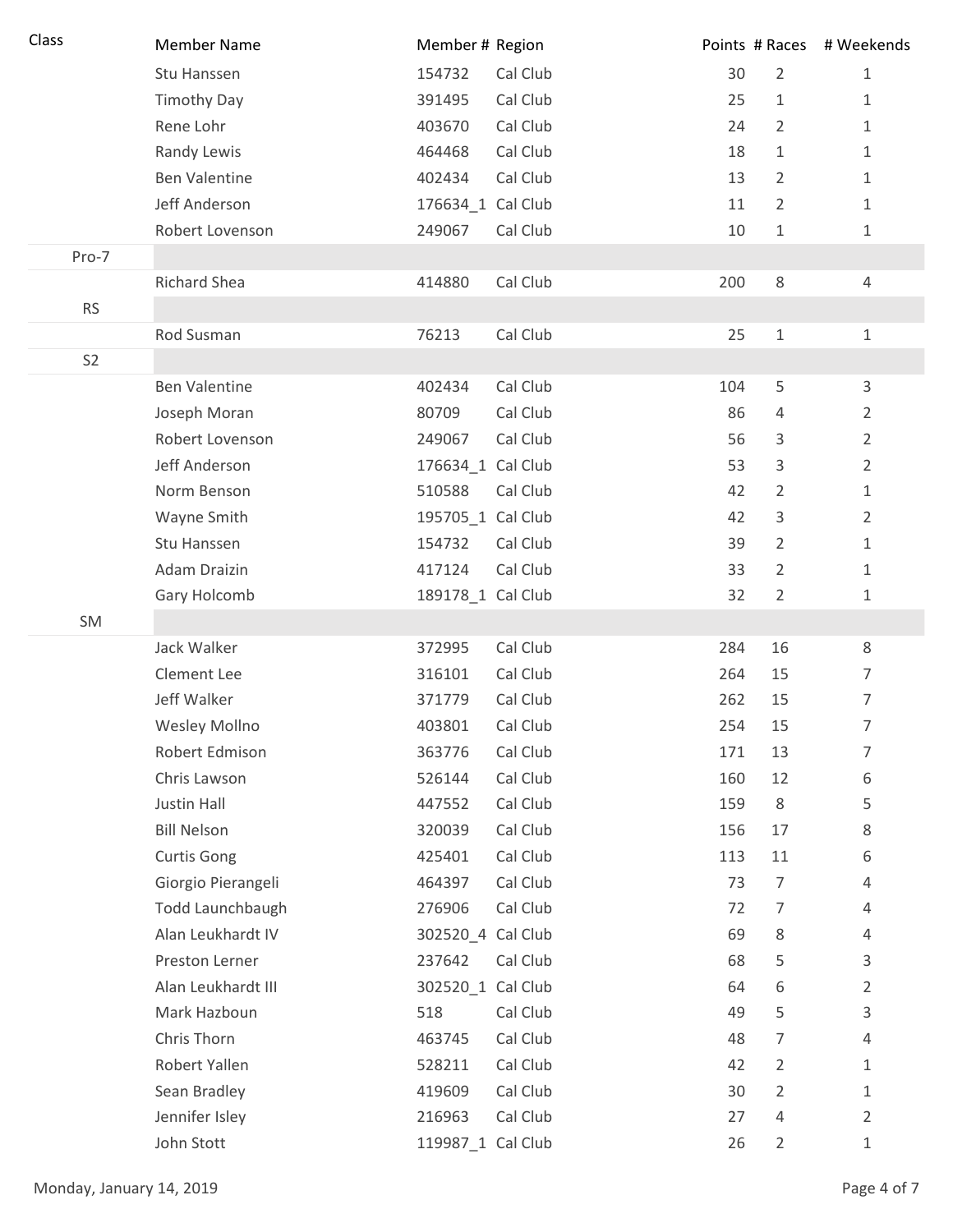| Class         | <b>Member Name</b>    | Member # Region   |                       |                |                | Points # Races # Weekends |
|---------------|-----------------------|-------------------|-----------------------|----------------|----------------|---------------------------|
|               | Nicklas Stewart       | 284061            | Cal Club              | 26             | $\overline{2}$ | $\mathbf{1}$              |
|               | Gabriel Estrada Jr.   | 479092            | Cal Club              | 25             | 3              | $\overline{2}$            |
|               | Mark Lange            | 408993            | Cal Club              | 25             | $\overline{2}$ | $\mathbf{1}$              |
|               | Dave Tweedlie         | 405557            | Cal Club              | 21             | $\overline{2}$ | 1                         |
|               | Michael Colangelo     | 403180            | Cal Club              | 21             | $\overline{2}$ | 1                         |
|               | Jim Rueff             | 110361            | Cal Club              | 19             | $\overline{2}$ | 1                         |
|               | John Carter           | 546723            | Cal Club              | 12             | $\mathbf{1}$   | 1                         |
|               | Christian Cole        | 546900            | Cal Club              | 11             | $\mathbf{1}$   | 1                         |
|               | Jay Rosenthal         | 507814            | Cal Club              | $\overline{7}$ | $\mathsf{3}$   | $\overline{2}$            |
|               | <b>Trent Griswold</b> | 513455            | Cal Club              | 3              | 1              | 1                         |
| SMT           |                       |                   |                       |                |                |                           |
|               | Nicholas Matta        | 542428            | Cal Club              | 25             | $\,1\,$        | $\mathbf{1}$              |
| SP            |                       |                   |                       |                |                |                           |
|               | Cal Rothe             | 110452            | San Diego (Associate) | 175            | $\,8\,$        | 4                         |
|               | Joshua Pitt           | 340024            | Cal Club              | 146            | 6              | 5                         |
|               | <b>Eric Marston</b>   | 536634            | Cal Club              | 92             | $\overline{4}$ | $\overline{2}$            |
|               | <b>Bruce Powers</b>   | 13091             | Cal Club              | 42             | $\overline{2}$ | 1                         |
|               | Wayne Graham          | 290882            | Cal Club              | 25             | $\overline{2}$ | 1                         |
| Spec Corvette |                       |                   |                       |                |                |                           |
|               | Sean Whitwood         | 527444            | Cal Club              | 92             | 5              | 3                         |
|               | Christian Paluzzi     | 513521            | Cal Club              | 46             | $\overline{2}$ | 1                         |
|               | John Nguyen           | 513593            | Cal Club              | 39             | $\overline{2}$ | 1                         |
|               | Carl Fung             | 404789            | Cal Club              | 25             | 1              | 1                         |
|               | Corbin Swafford       | 529081            | Cal Club              | 16             | 1              | 1                         |
|               | Chris Beliovsky       | 525524            | Cal Club              | 15             | 1              | 1                         |
| <b>SRF</b>    |                       |                   |                       |                |                |                           |
|               | Michael Moshay        | 495925            | Cal Club              | 126            | 6              | 3                         |
|               | Jon French            | 284760 0 Cal Club |                       | 50             | $\overline{2}$ | 1                         |
|               | Vince Balch           | 480108            | San Diego (Associate) | 46             | $\overline{2}$ | 1                         |
|               | Douglas Stewart       | 191031            | Cal Club              | 46             | $\overline{2}$ | 1                         |
|               | David Durant          | 528200            | Cal Club              | 21             | $\mathbf{1}$   | 1                         |
| SRF3          |                       |                   |                       |                |                |                           |
|               | Alexander Bermudez    | 502858            | Cal Club              | 255            | 17             | 8                         |
|               | Mike Miserendino      | 312012            | Cal Club              | 255            | 11             | 7                         |
|               | Mark Ballangee        | 267269            | Cal Club              | 207            | 12             | 7                         |
|               | Vince Balch           | 480108            | San Diego (Associate) | 161            | 12             | 6                         |
|               | Bryan Schubert        | 527833            | Cal Club              | 138            | $\mathsf 9$    | 5                         |
|               | Paul Marino           | 139146_1 Cal Club |                       | 115            | $\,8\,$        | 4                         |
|               | Denny Fosdick         | 137421            | Cal Club              | 113            | 8              | 4                         |
|               | Jay Rosenthal         | 507814            | Cal Club              | 104            | 11             | 6                         |
|               | Lee Douglas           | 370148            | Oregon (Associate)    | 93             | $\,8\,$        | 4                         |
|               | TJ Acker              | 210471            | Cal Club              | 88             | 6              | 3                         |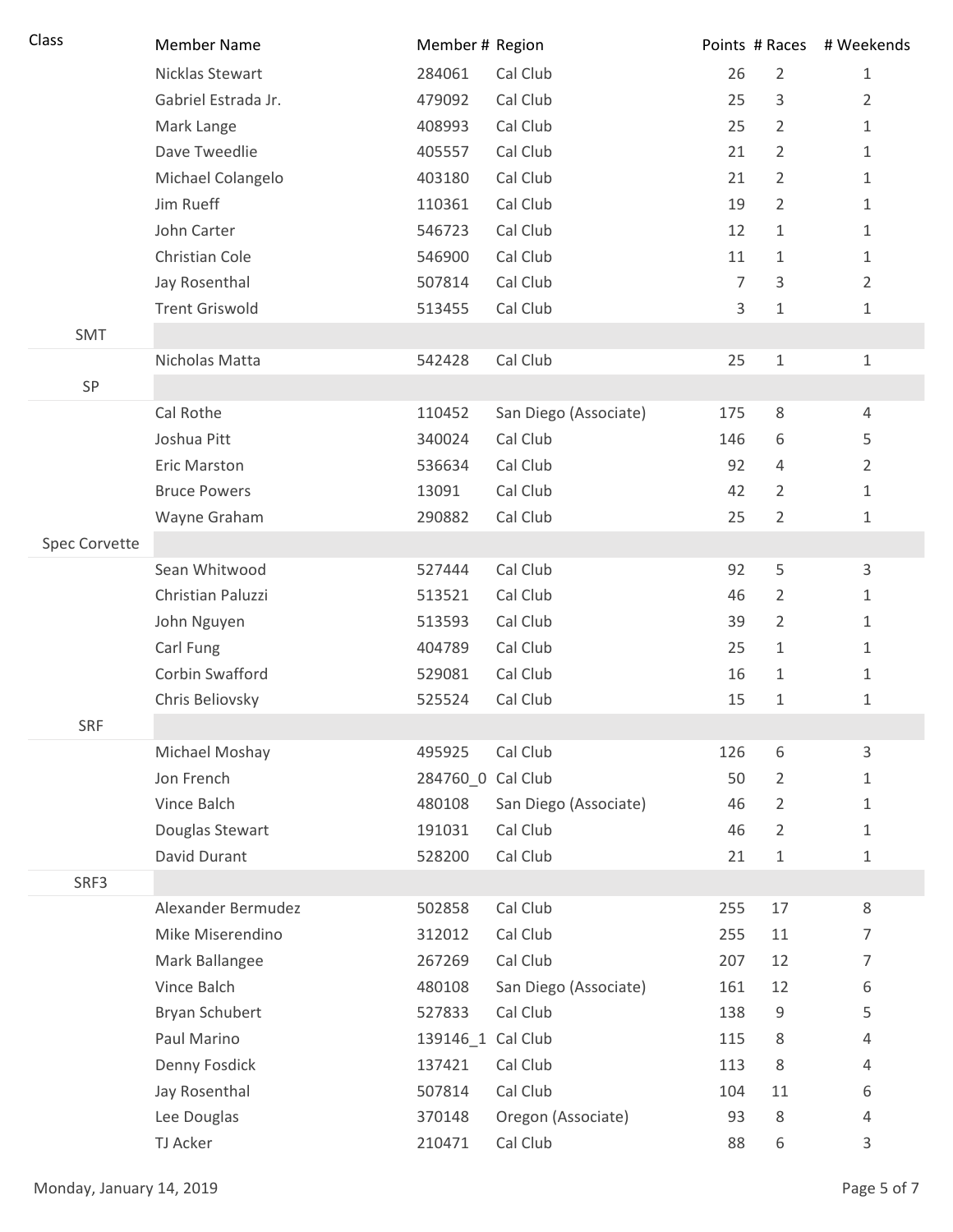| Class      | <b>Member Name</b>   | Member # Region   |                       |     |                | Points # Races # Weekends |
|------------|----------------------|-------------------|-----------------------|-----|----------------|---------------------------|
|            | Don Palla            | 236212_1 Cal Club |                       | 88  | $\overline{7}$ | 5                         |
|            | Douglas Stewart      | 191031            | Cal Club              | 78  | 8              | 4                         |
|            | Michael Moshay       | 495925            | Cal Club              | 64  | 5              | 3                         |
|            | Aaron Stein          | 264198            | Cal Club              | 62  | 4              | $\overline{2}$            |
|            | Mike McCarthy        | 126037            | Cal Club              | 54  | 5              | 3                         |
|            | Jack Willes          | 280918            | Cal Club              | 49  | 5              | $\mathsf{3}$              |
|            | Tom Misrendino       | 131146            | Cal Club              | 48  | 4              | $\overline{2}$            |
|            | Chuck Clendenen      | 514350            | Cal Club              | 27  | 2              | $1\,$                     |
|            | Mike Skinner         | 477718            | Cal Club              | 20  | $\overline{2}$ | $\mathbf{1}$              |
|            | Corey Condit         | 481137            | Cal Club              | 20  | 2              | $\mathbf{1}$              |
|            | <b>Rick Webking</b>  | 291773            | Cal Club              | 17  | 4              | $\overline{2}$            |
|            | Joseph Moran         | 80709             | Cal Club              | 16  | $\mathbf{1}$   | $\mathbf{1}$              |
|            | Chris Willes         | 149895            | Cal Club              | 15  | 2              | $\mathbf 1$               |
|            | William Ward         | 544223            | Cal Club              | 13  | 1              | $\mathbf{1}$              |
|            | Craig Zaph           | 385155            | Cal Club              | 7   | 2              | $\mathbf{1}$              |
| STL        |                      |                   |                       |     |                |                           |
|            | Wesley Mollno        | 403801            | Cal Club              | 174 | $\,8\,$        | 5                         |
|            | Alan Leukhardt III   | 302520_1 Cal Club |                       | 160 | 10             | 4                         |
|            | Jack McEachern       | 269537            | Cal Club              | 137 | 10             | 6                         |
|            | Morgan Trotter       | 383891            | Cal Club              | 128 | 6              | 3                         |
|            | James Bishop         | 38832             | Cal Club              | 121 | 6              | 3                         |
|            | David LeCren         | 341994            | Cal Club              | 116 | 8              | $\overline{4}$            |
|            | Giorgio Pierangeli   | 464397            | Cal Club              | 113 | 6              | 3                         |
|            | Lonny Sheek          | 426346            | Cal Club              | 108 | 8              | 4                         |
|            | Todd Launchbaugh     | 276906            | Cal Club              | 94  | 6              | $\mathsf{3}$              |
|            | Miles Branman        | 524549            | Cal Club              | 85  | 4              | $\overline{2}$            |
|            | <b>Brad Mernone</b>  | 511740            | Cal Club              | 73  | 4              | $\overline{2}$            |
|            | Chris Lawson         | 526144            | Cal Club              | 55  | 3              | $\overline{2}$            |
|            | Thomas Smith         | 356697            | Las Vegas (Associate) | 51  | 4              | $\overline{2}$            |
|            | Jean-Francois Martin | 489589            | Cal Club              | 39  | 4              | $\overline{2}$            |
|            | Paul Honsowetz       | 69795             | Cal Club              | 38  | $\overline{2}$ | $\mathbf{1}$              |
|            | Jack Walker          | 372995            | Cal Club              | 31  | $\overline{2}$ | $\mathbf{1}$              |
|            | Robert Edmison       | 363776            | Cal Club              | 25  | $\mathbf{1}$   | $\mathbf{1}$              |
|            | <b>Richard James</b> | 156276            | Cal Club              | 25  | 1              | $\mathbf{1}$              |
|            | Darren Murdock       | 334687            | Cal Club              | 21  | $\mathbf{1}$   | $\mathbf{1}$              |
|            | Justin Hall          | 447552            | Cal Club              | 18  | $\mathbf{1}$   | $\mathbf{1}$              |
|            | Jerry Anderson       | 321482            | Cal Club              | 12  | $\mathbf{1}$   | $\mathbf{1}$              |
| <b>STU</b> |                      |                   |                       |     |                |                           |
|            | Dale Shoemaker       | 357876            | Las Vegas (Associate) | 261 | 13             | 6                         |
|            | Franklin Church      | 471698            | Las Vegas (Associate) | 237 | 12             | 7                         |
|            | Michele Abbate       | 365109            | Las Vegas (Associate) | 160 | 9              | 6                         |
|            | Andy Chan            | 270556            | Cal Club              | 42  | $\overline{2}$ | $\mathbf{1}$              |